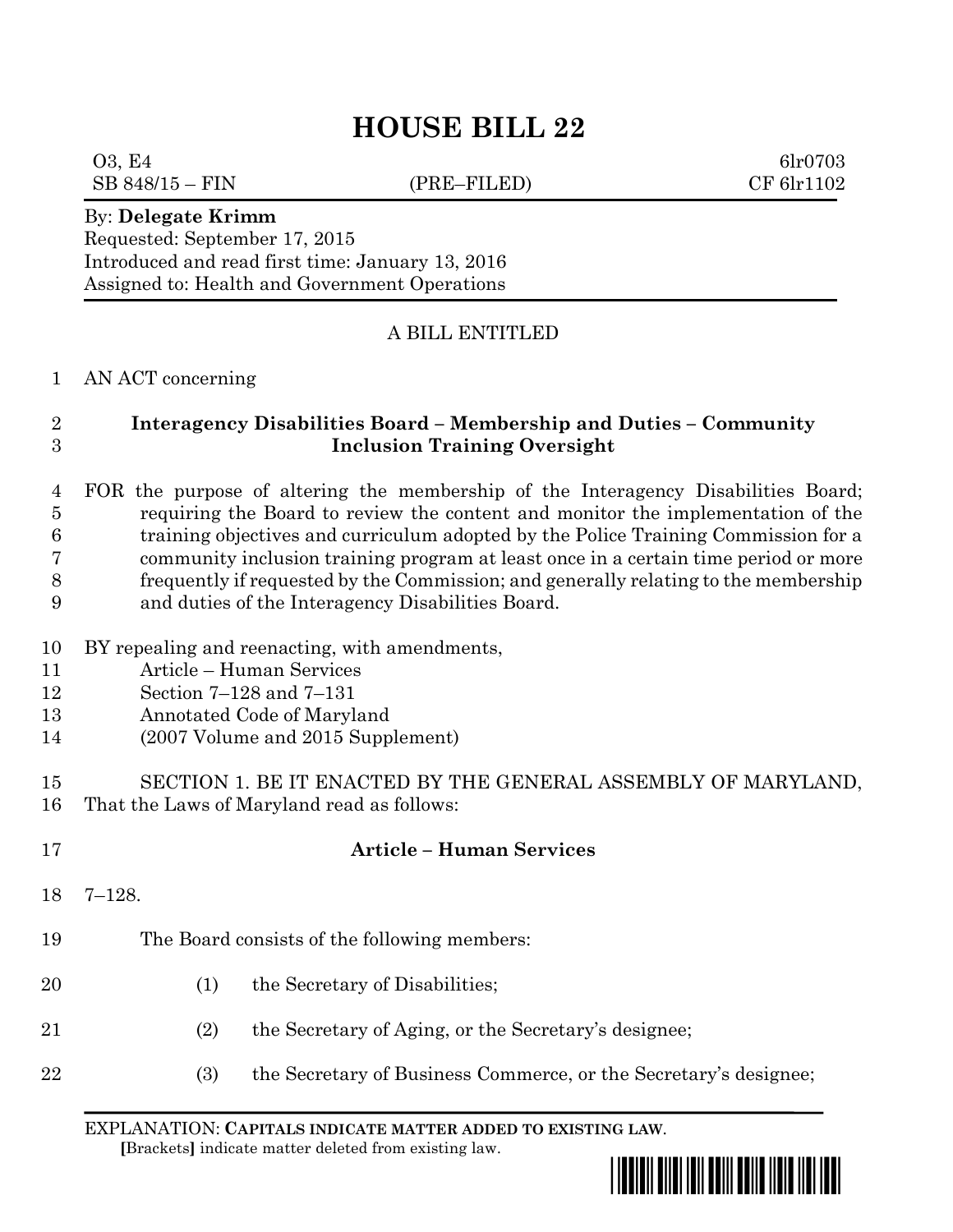|                                | $\sqrt{2}$            | <b>HOUSE BILL 22</b>                                                                                                                                                                                                                                 |
|--------------------------------|-----------------------|------------------------------------------------------------------------------------------------------------------------------------------------------------------------------------------------------------------------------------------------------|
| $\mathbf 1$                    |                       | (4)<br>the Secretary of Budget and Management, or the Secretary's designee;                                                                                                                                                                          |
| $\sqrt{2}$<br>$\boldsymbol{3}$ | designee;             | the Secretary of Health and Mental Hygiene, or the Secretary's<br>(5)                                                                                                                                                                                |
| $\overline{4}$<br>$\bf 5$      | Secretary's designee; | the Secretary of Housing and Community Development, or the<br>(6)                                                                                                                                                                                    |
| 6                              |                       | the Secretary of Human Resources, or the Secretary's designee;<br>(7)                                                                                                                                                                                |
| 7<br>8                         | DESIGNEE;             | (8)<br>THE SECRETARY OF JUVENILE SERVICES, OR THE SECRETARY'S                                                                                                                                                                                        |
| 9<br>10                        | Secretary's designee; | [(8)] (9)<br>the Secretary of Labor, Licensing, and Regulation, or the                                                                                                                                                                               |
| 11                             |                       | [ (9) ] (10)<br>the Secretary of Planning, or the Secretary's designee;                                                                                                                                                                              |
| 12<br>13                       | designee;             | [(10)] (11)<br>the State Superintendent of Schools, or the Superintendent's                                                                                                                                                                          |
| 14                             |                       | [(11)] (12)<br>the Secretary of Transportation, or the Secretary's designee;                                                                                                                                                                         |
| 15<br>16                       |                       | [(12)] (13)<br>the Executive Director of the Governor's Office for Children, or<br>the Executive Director's designee;                                                                                                                                |
| 17<br>18                       |                       | THE EXECUTIVE DIRECTOR OF THE GOVERNOR'S OFFICE OF<br>(14)<br>CRIME CONTROL AND PREVENTION, OR THE EXECUTIVE DIRECTOR'S DESIGNEE;                                                                                                                    |
| 19<br>20                       |                       | $\left[ (13) \right]$ (15) the Director of the Governor's Office of the Deaf and Hard of<br>Hearing, or the Director's designee; [and]                                                                                                               |
| 21<br>22                       |                       | THE EXECUTIVE DIRECTOR OF THE POLICE AND CORRECTIONAL<br>(16)<br>TRAINING COMMISSIONS, OR THE EXECUTIVE DIRECTOR'S DESIGNEE; AND                                                                                                                     |
| 23<br>24                       | Governor designates.  | [(14)] (17)<br>representatives from any other unit of State government that the                                                                                                                                                                      |
| 25                             | $7 - 131.$            |                                                                                                                                                                                                                                                      |
| 26                             |                       | The Board shall:                                                                                                                                                                                                                                     |
| 27<br>28<br>29                 |                       | provide ongoing examination of the structure and organization of the<br>(1)<br>State's system of services and support to individuals with disabilities to ensure equal access<br>to support services and resources by individuals with disabilities; |